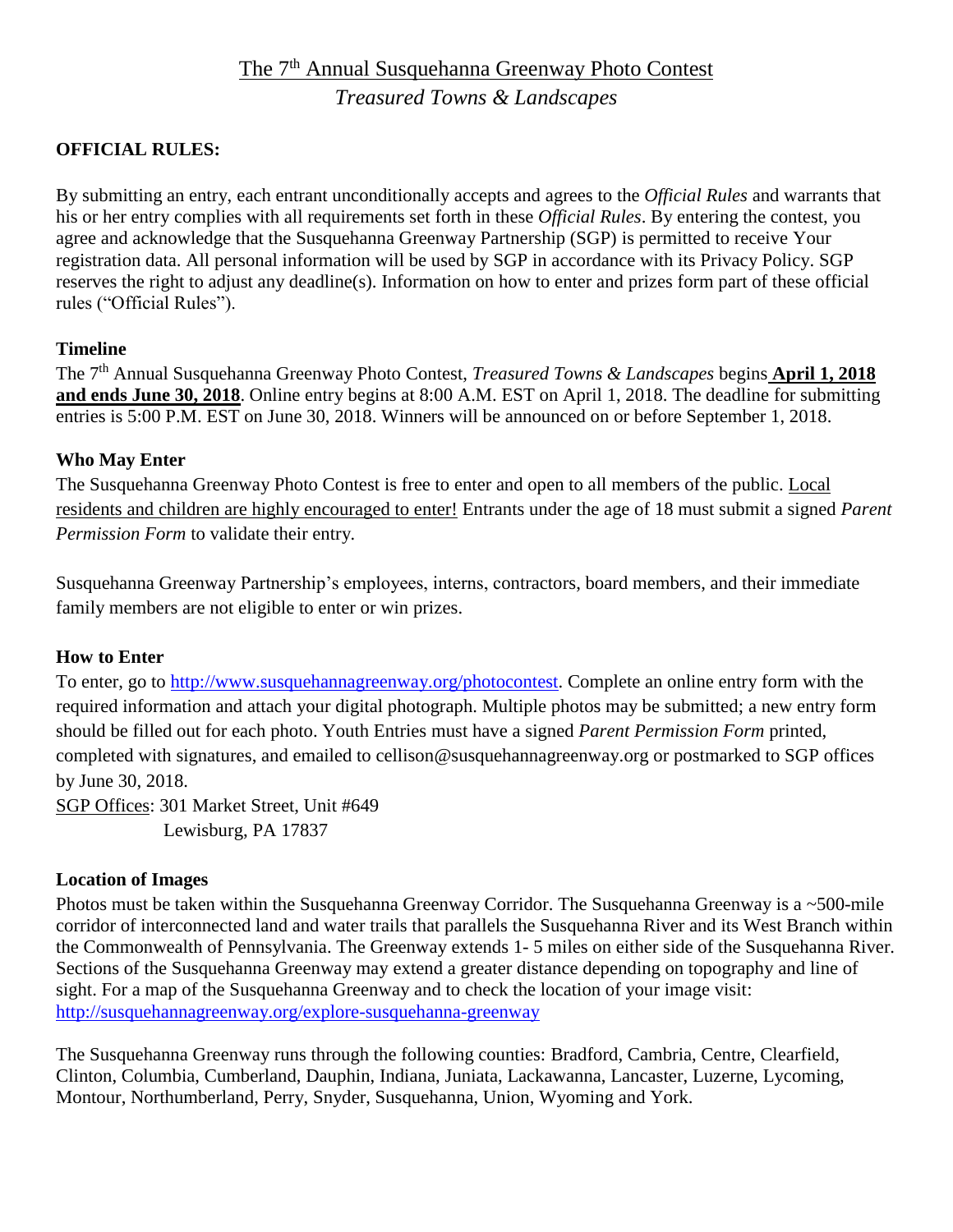#### **Image Format**

Photographs must be in digital format. All digital entries should be submitted in the highest resolution possible, and a minimum of 1 megabytes (MB) in size and submitted in JPEG format. We encourage submitting the highest resolution possible, as these images print better. Images over 10 MB in size will need to be submitted through an alternate submission portal. Please email [cellison@susquehannagreenway.org.](mailto:cellison@susquehannagreenway.org) Winning images will be printed at a 3:2 aspect ratio, so please keep this in mind when cropping photos.

All photos must be an original, single work created by the entrant and not infringe on the copyrights, trademarks, moral rights, and rights of privacy/publicity or intellectual property of any person or entity. No other party may have any right, title claim, or interest in the photograph. Minor burning, dodging and/or color correction is acceptable. Photos found to have been modified beyond this will be rendered ineligible for a prize. Photos that are obscene, defamatory, or otherwise objectionable or inappropriate will not be accepted. Photographs of activities expressly forbidden as inappropriate or dangerous will not be accepted.

Submissions may not be watermarked, nor obscured with text or copyright information. This could influence the judging process, and such entries will not be honored if the photographer is unable or unavailable to provide a pristine version of the image.

# **Prizes & Gallery**

First Place (\$150), Second Place (\$100), and Third Place (\$50) prizes will be awarded in each of the four (4) categories. From the 4 First Place winners, one Grand Prize winner will be selected. The Grand Prize winner will be awarded \$50 in addition to their First Place Prize of \$150, for a total contest prize of \$200.

The winning photos will be printed, framed, and featured in a year-long traveling exhibit throughout the Susquehanna Greenway. SGP staff reserves the right to display all or a selection of the winning, framed photos depending on the gallery space made available at each exhibit location. SGP reserves the right to designate additional entries in any category as Honorable Mentions. There is no prize for Honorable Mention designation. If there are not enough eligible, qualifying entries in any category to award the First through Third Place prizes, SGP reserves the right to award as many of those prizes as possible.

# **Judging**

Images will be judged on originality, technical excellence, composition, overall impact, and artistic merit. Judging Panel will be comprised of local artists, media representatives, and SGP's Executive Director. By entering this contest, entrants agree that the judge's decisions are final and indisputable.

# **License**

Your photographs help the Susquehanna Greenway Partnership highlight the resources and landscapes of the Susquehanna Greenway. Thank you for helping to further our mission through your photography!

Entrants will retain all copyrights to their photographs. By entering the Photo Contest, each entrant herby grants a perpetual, non-exclusive license to the Susquehanna Greenway Partnership and Authorized Parties, to use entrant's submissions in whole or in part, to reproduce, display, and create derivative works of the entrant's submission in connection with the Contest and marketing, advertising, and promotion of the Contest, in any media now or hereafter known, for no additional compensation, as well as in connection with a display at potential exhibitions of winners; publication on the Susquehanna Greenway Partnership website and on the